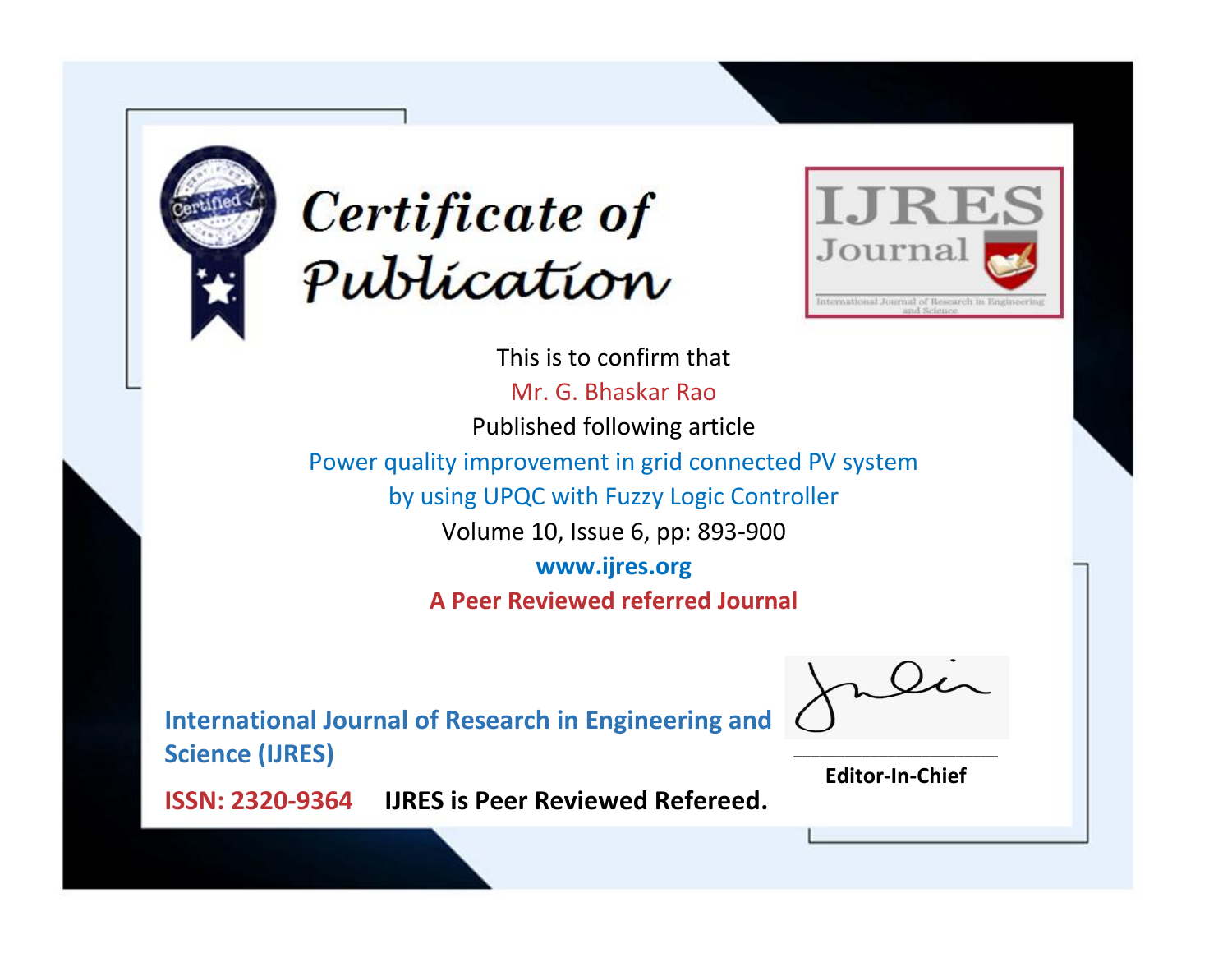



This is to confirm that

P. Prashanth

Published following article

Power quality improvement in grid connected PV system

by using UPQC with Fuzzy Logic Controller

Volume 10, Issue 6, pp: 893-900

**www.ijres.org**

**A Peer Reviewed referred Journal**

**International Journal of Research in Engineering and Science (IJRES)**

\_\_\_\_\_\_\_\_\_\_\_\_\_\_\_\_\_\_\_\_\_\_\_\_ **Editor-In-Chief**

**Journal.**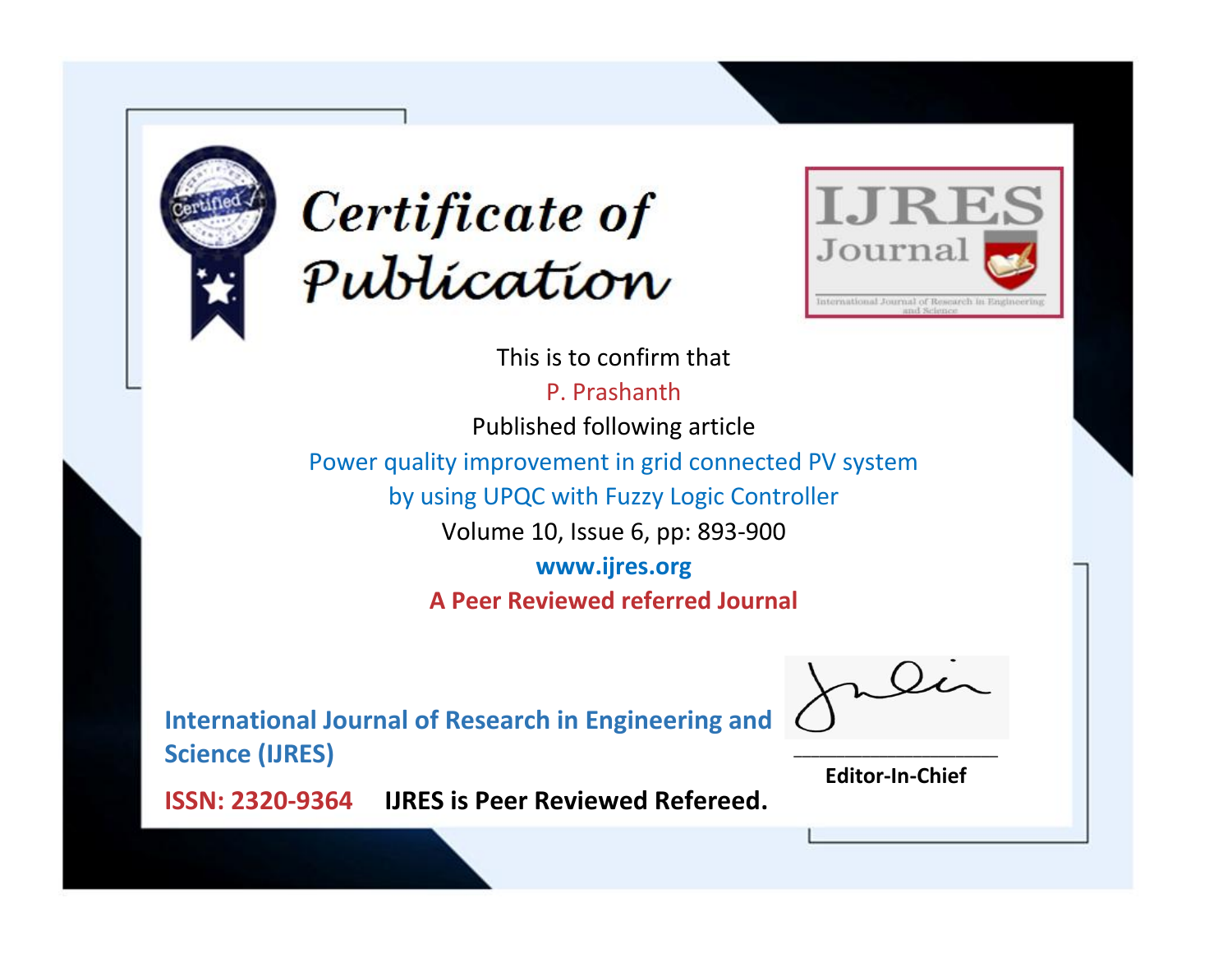



This is to confirm that V. Vijay Manohar Published following article Power quality improvement in grid connected PV system by using UPQC with Fuzzy Logic Controller Volume 10, Issue 6, pp: 893-900 **www.ijres.org A Peer Reviewed referred Journal**

**International Journal of Research in Engineering and Science (IJRES)**

\_\_\_\_\_\_\_\_\_\_\_\_\_\_\_\_\_\_\_\_\_\_\_\_ **Editor-In-Chief**

**Journal.**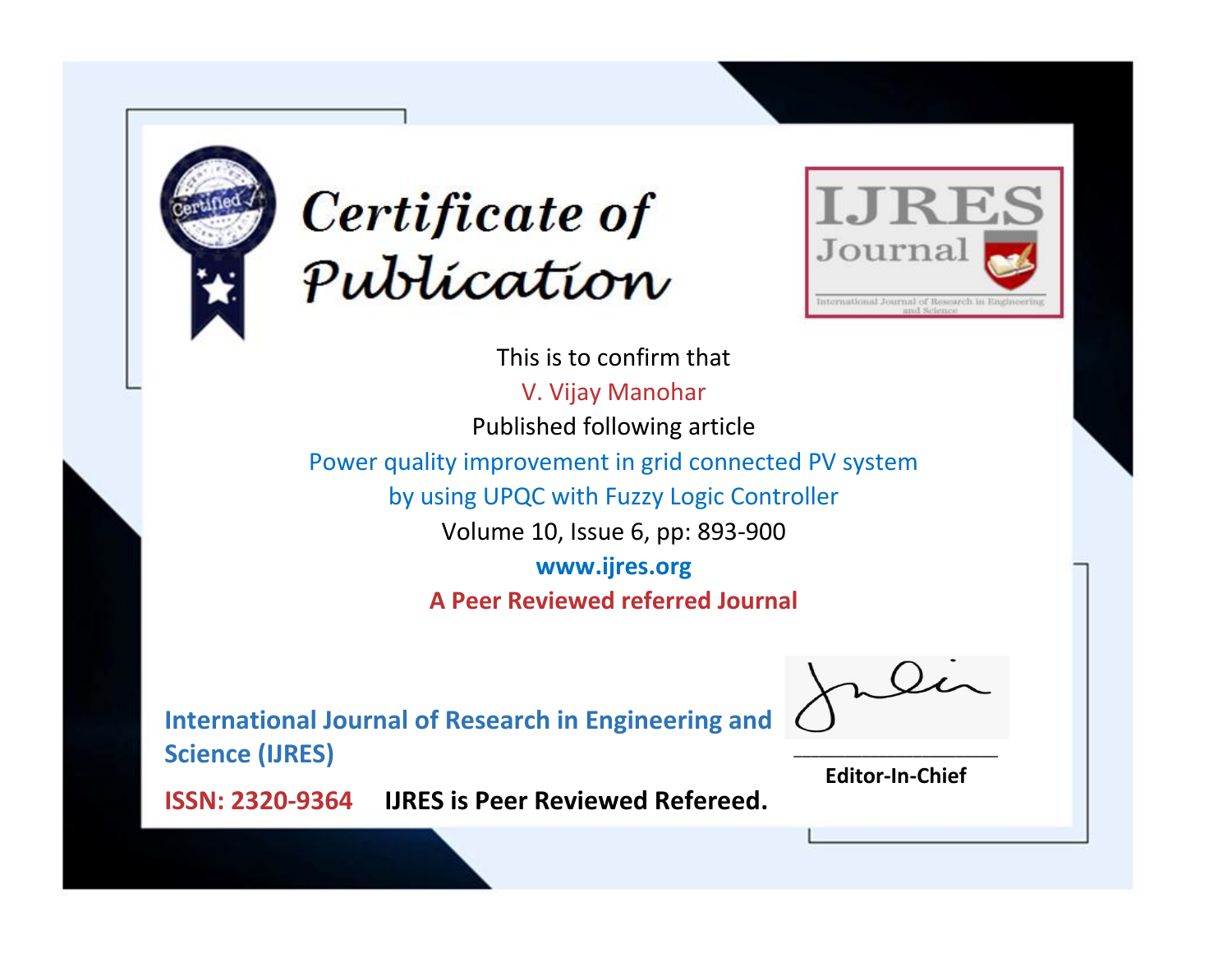



This is to confirm that

R. Shalu

Published following article

Power quality improvement in grid connected PV system

by using UPQC with Fuzzy Logic Controller

Volume 10, Issue 6, pp: 893-900

**www.ijres.org**

**A Peer Reviewed referred Journal**

**International Journal of Research in Engineering and Science (IJRES)**

\_\_\_\_\_\_\_\_\_\_\_\_\_\_\_\_\_\_\_\_\_\_\_\_ **Editor-In-Chief**

**Journal.**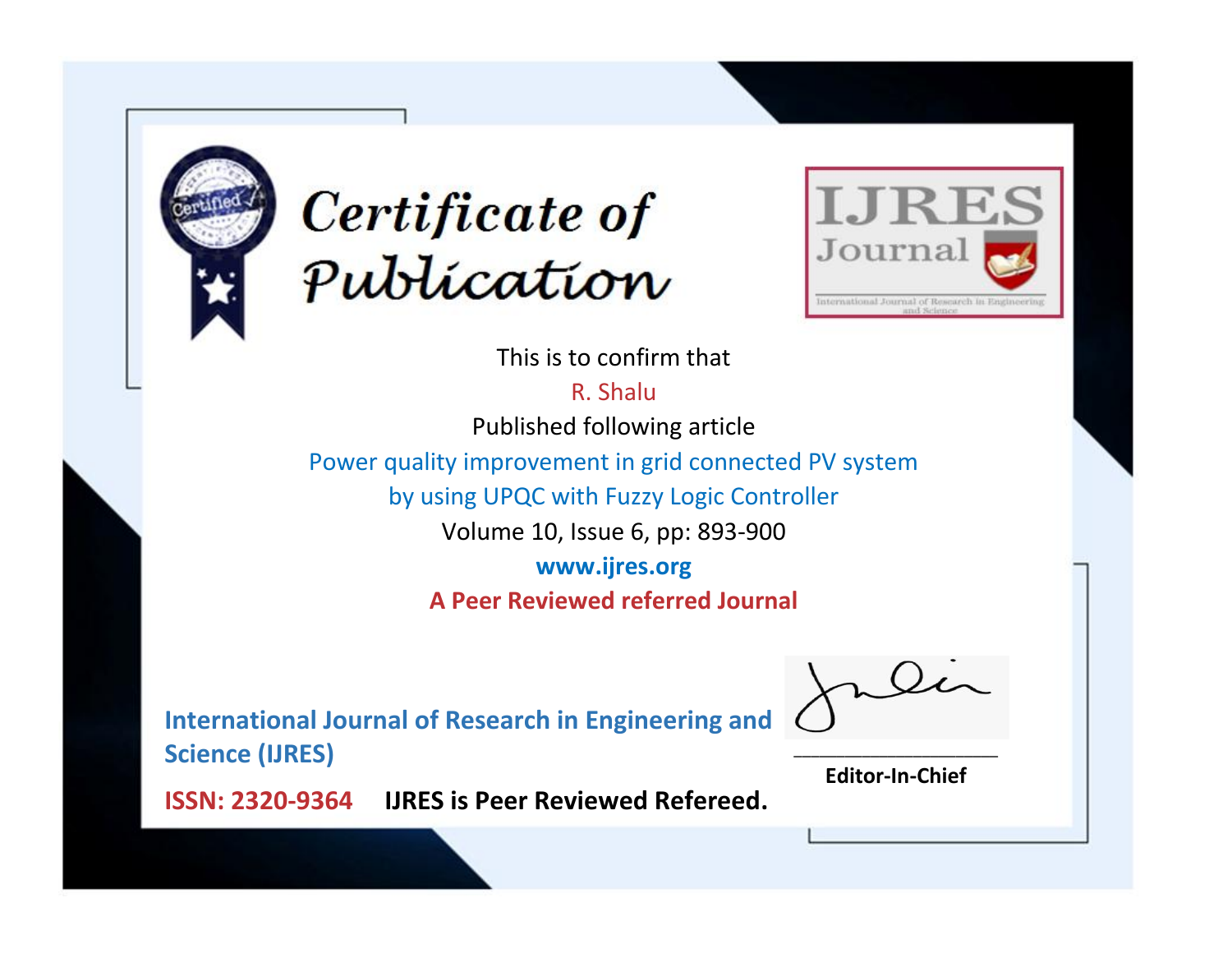



This is to confirm that

M. Siva sai Published following article Power quality improvement in grid connected PV system by using UPQC with Fuzzy Logic Controller Volume 10, Issue 6, pp: 893-900 **www.ijres.org A Peer Reviewed referred Journal**

**International Journal of Research in Engineering and Science (IJRES)**

\_\_\_\_\_\_\_\_\_\_\_\_\_\_\_\_\_\_\_\_\_\_\_\_ **Editor-In-Chief**

**Journal.**